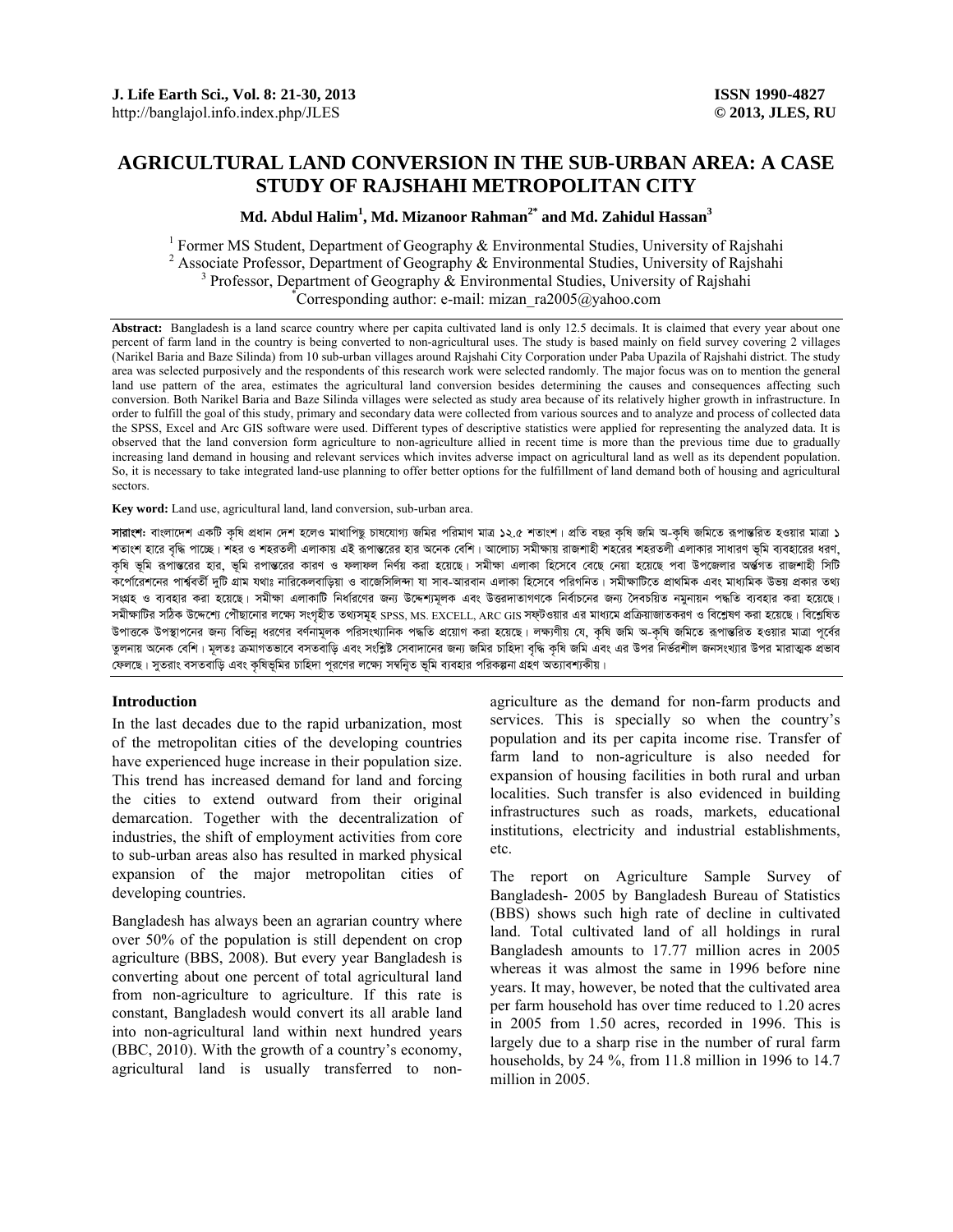Sub-urban areas have grown quickly here as poor immigrant workers moved to the inner city. The old residents, mostly whites moved to suburbs seeking better residential environments. However, when central cities and suburbs were combined into metropolitan areas, the social characteristics of suburbs greatly changed. Manufacturers moved to the suburbs, hence, a number of non-white, low-income workers also moved to these areas seeking employment (Baldassare, 1992).

Rajshahi Metropolitan City is very much in sub-urban expansion and densification of the core city situation with rapid population growth and functional expansion, which converse the agricultural land in the sub-urban area.

Land use: The term land use has been attempted to be defined differently from various perspectives by different scholars. Land use has seen as a product of interactions between a society's cultural background, skill and its physical needs in one hand and the natural potential of land on the other hand (Ram and Kolakar, 1993). Land use is also defied as men's activities on land, which are directly related to land. Land use is characterized by the arrangements, activities and inputs by people to produce change or maintain a certain land cover type (Di Gregorio and Jansen, 1998). Land use defined in this way establishes a direct link between land cover and the actions of people in their environment. Land cover is the observed (bio) physical cover on the earth's surface (Deng and others, 2009). Land  $cover + Land$  utilization = Land use. According to FAO (2000) "Land use is the arrangements, activities and inputs that people undertake on a certain land cover type, According to this definitions land use reflects human activities such as the use of the land like industrial zones, residential zones, agricultural fields etc. The above definitions establish a direct link between land and the actions of people in the environment.

**Agricultural Land:** Land is an area of the earth surface, the characteristics of which embrace all reasonably stable, or predictably cycle, attributes of the biosphere vertically above and below this area including those of the atmosphere. 'Agricultural land' is the land base upon which agriculture is practiced. Typically, occurring on farms, agricultural activities are undertaken upon agricultural land to produce agricultural products. Kenk and others (1983) stated, "Agricultural land (also agricultural area) denotes the land suitable for agricultural production, both crops and livestock. It is one of the main resources in agriculture. In the context of zoning, agricultural land (or more properly agriculturally zoned land) refers to plots that may be used for agricultural activities, regardless of the physical type or quality of land." Agricultural land constitutes only a part of any country's territory, which in addition also includes areas not suitable for agriculture, such as forests, mountains, and inland water bodies. Agricultural land covers 38% of the world's land area, with arable land representing less than onethird of agricultural land (11% of the world's land area) (WDI, 2008). Agricultural characteristics, the agricultural system and the patterns in the use of agricultural lands are continuously changing in Bangladesh as well as in other parts of the world (Khan, 1989).

Land Conversion: Conversion is a normal part of urban development in both developed and developing world (Riebsame and others, 1996). Conversion means change to land use from agricultural to non-agricultural or vice versa from non-agriculture to agriculture purposes. Riebsame, et al, (1992) maintains, "The primary reason for the conversion is that under urban uses a much higher rent is recovered. The conversion from one land use to another is the activity most severely affecting terrestrial environments. The nature of conversion depends on the end use of the land." Land conversion is a phenomenon that is almost unavoidable during economic development and population growth periods. Edrijani (1994) stated, "Land conversion is a process by which land is changed from agricultural to urban uses. There is a debate on whether agricultural land fringing should be maintained or converted to other uses. This debate can be shown from both the pro-ruralist and the pro-urbanist perspectives. The pro-urbanists argue that, "land conversion is a logical consequence of urban growth. The decline of agricultural production, they argue, can be solved by intensification and technological production. Hence, land conversion is not considered as a threat in their view."

#### **Objectives**

The general objectives of this study is to identify the sub-urban area around Rajshahi Metropolitan City, patterns of sub-urban area, its causes and consequences in terms of conversion of agricultural land.

The specific objectives are as follows:

- To examine the general land use pattern in the study area;
- To analyze and detect the conversion of agricultural land of the area and
- To find out the causes and consequences of agricultural land conversion in the study area.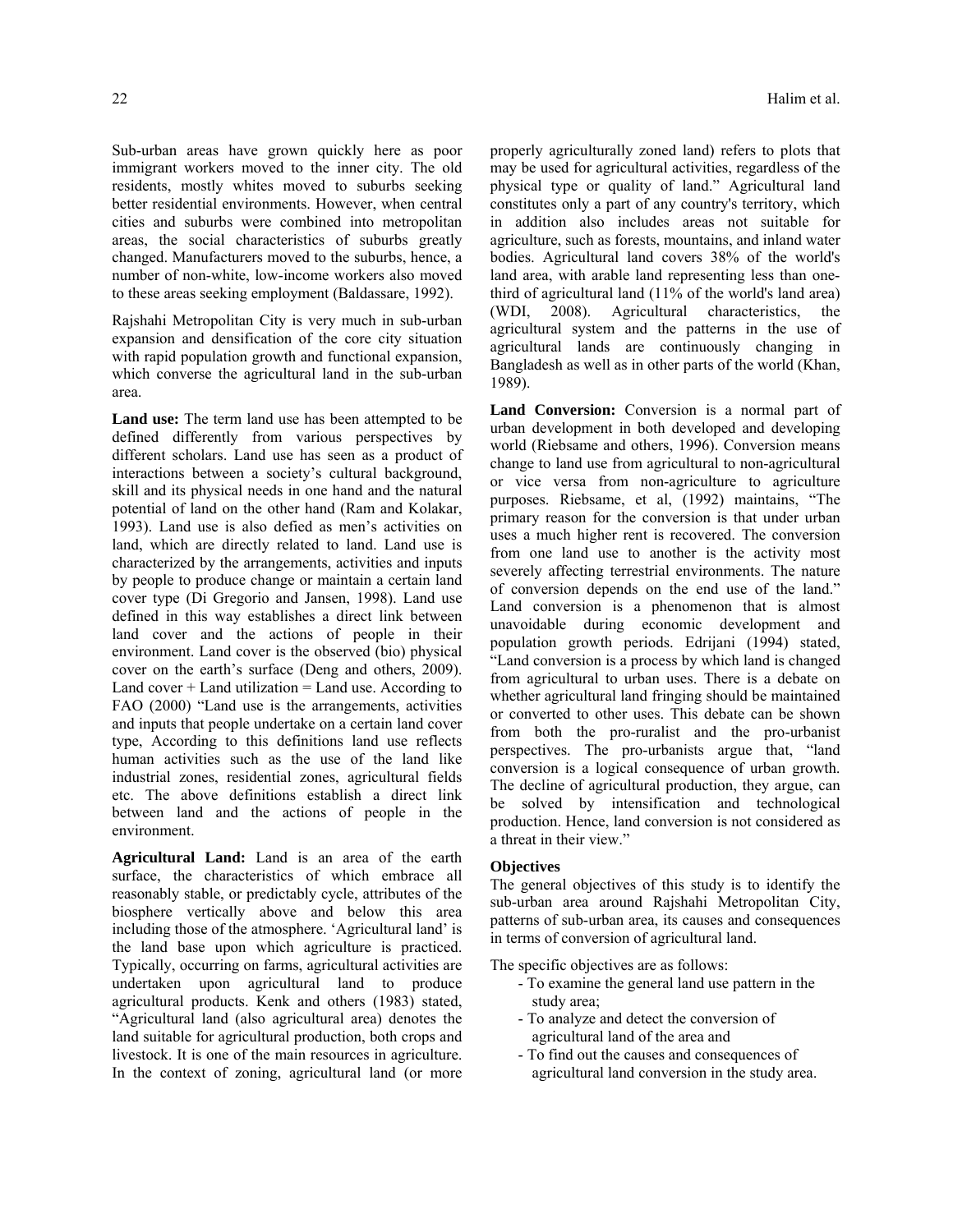#### **Materials and Methodology**

For the study both exploratory and descriptive methods have been applied to fulfill the requirement of the objectives. However two sub-urban villages were selected through simple random sampling method and the sampled villages are Narikel Baria and Baze Silinda. The standardized questionnaire survey has been carried out at the household level in the sampled villages while checklist was used for data collection from group discussion, key informants and relevant institutions. Informal group discussion was made to get information regarding different issues relevant to the study. The available project baseline survey data (secondary data) has provided relevant and useful information for an analytical study focusing on the situation of various aspects of agricultural land conversion. For analyzing collected data EXCELL and SPSS software were used for tabulation, analysis and graphic presentation. Arc GIS 9.3 and Arc View 3.2 software were also exercised for mapping analysis. To find out the similarities and differences as well as relations among different quantitative variables selected in both Metropolitan City and its sub-urban areas several tests such as chi-square test and regression analysis were applied.

#### **Study Area**

Rajshahi is the Fourth metropolitan city of Bangladesh located in between longitude 88º28′E to 88º38′E and latitude 24º22′N to 24º26′ N. It situated in the north western hydrological region of Bangladesh which is well known as semi-arid region in Bangladesh. Rajshahi Metropolitan City is not fully bounded over by its sub-urban area also bounded by others urban areas such as Nawhata and Katakhali *Paurashava,* Padma River and rural dominated areas. The sub-urban areas are situated distinctly in three different places i.e. southwest and two different locations on north side in Paba *Upazila* (Map 1**).** The south-west sub-urban area consists of 3 villages while the north-west sub-urban area contains 3 villages and north-east sub-urban area includes 4 villages. However, the total sub-urban area is located under Paba *Upazila* Administrative Unit, which consists of 10 villages, and one side is bounded over by the rural area of Paba *Upazila* whereas another side is bounded over by the Rajshahi Metropolitan City. Rajshahi Metropolitan City covers an area of approximately  $48 \text{ km}^2$  whereas the total area of suburban of Rajshahi Metropolitan City is 14.8 km<sup>2</sup>, which is about one-third of Rajshahi Metropolitan City.



Map 1 Location of the study area.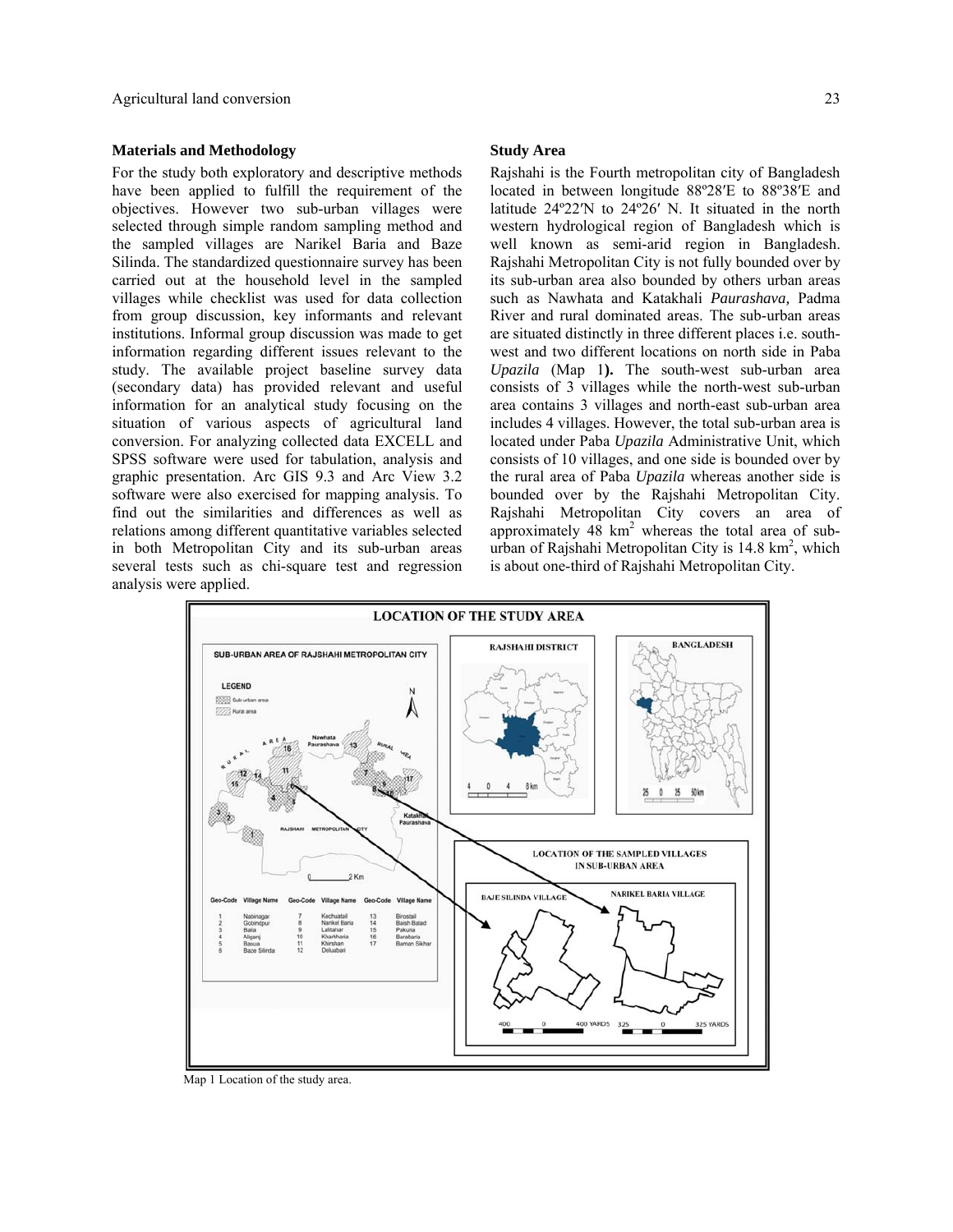## **Results and Discussion**

## **a. Land use pattern in the study area**

As Rajshahi Metropolitan City is expanding with increasing of versatile demands of residents, so the prime agricultural land of the sub-urban area is rapidly transforming into land for housing, different orchards such as mango, lichi etc., water bodies, and roads. It represents a case study of sub-urban interface, in the phenomenon of the Rajshahi Metropolitan City urban expansion in which the area has historically played an important role in rice production but significantly replaced by the rapid urban land uses.



Map 2 General land use pattern of the sampled villages in sub-urban area of Rajshahi City from 2001-2012.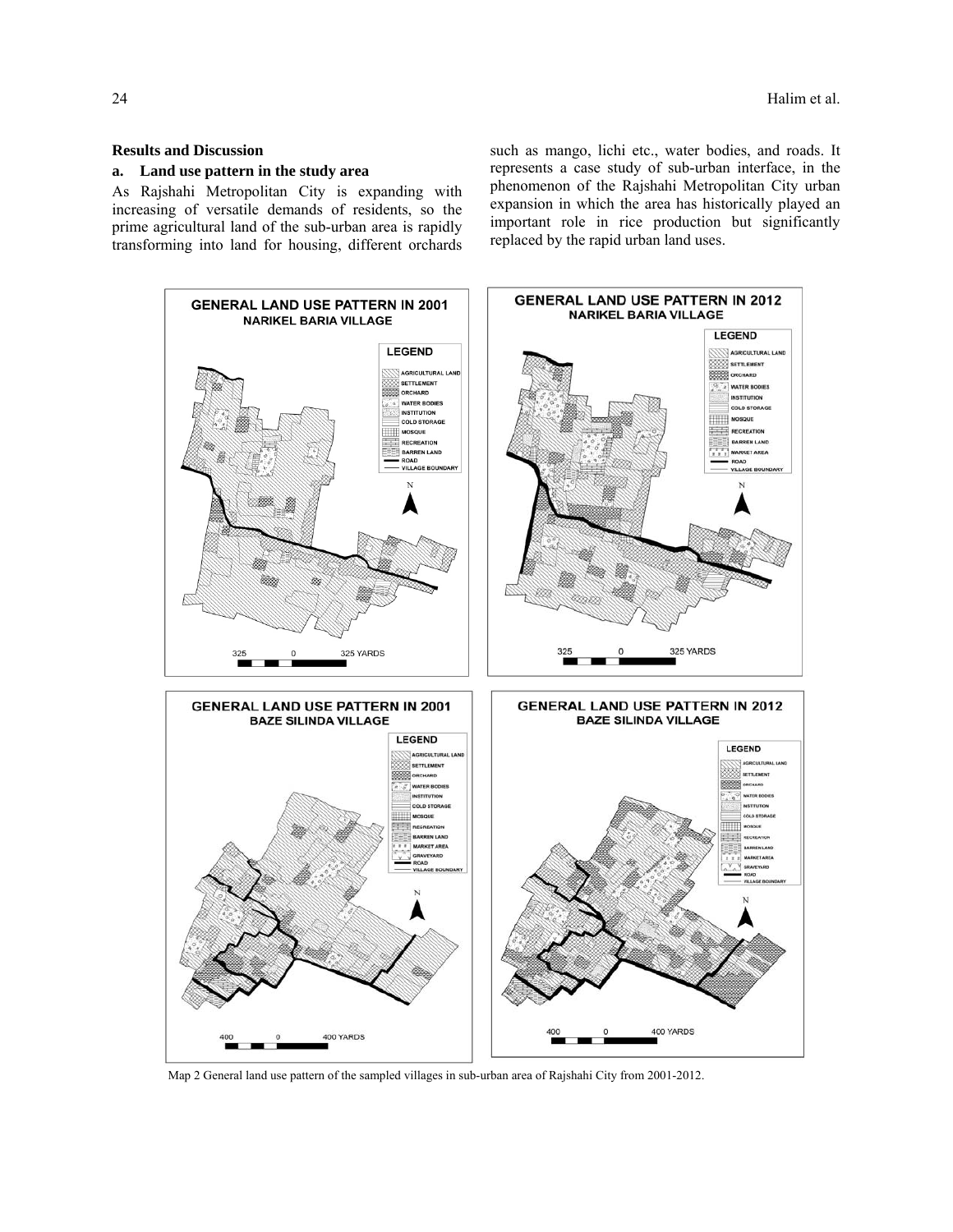Land use is the most important phenomenon because man's economic activities depend on it. It refers to the purpose the land serves, for example wild life habitat, agriculture, settlement etc. Land use deals with spatial aspects of all human activities on the land and with the way in which the land surface is adapted, or could be adopted, to serve human needs (Heimlich and others, 2001). The land use suitability is the potential capacity of a given tract of land to support different types of land utilization under given cultural and socio- economic conditions. In this study, the land use pattern from 2001-2012 has been detected carefully and the major land use categories are recognized:

- Agricultural lands : Single, double and multiple cropped area
- Settlement : Linear, circular, compact and dispersed
- Orchard: Mango, litchi, etc.
- Water bodies: Pond, fisheries, marshy land etc.

Table 1 Conversion of agriculture to agricultural allied in the study area

• Market area

- **Institution**
- Road: Pucca, semi-pucca,and kacha
- Barren land and
- Others.

## **b. Different Types of Agricultural Land Conversion in the Study Area**

#### **Conversion of Agriculture to Agricultural Allied**

The land under agriculture was more in 2001 than 2012 both in Narikel Baria and Baze Silinda respectively, because of most of the respondents of that time were engaged in agricultural occupation and the land under infrastructure were less than 2012. Survey data indicates that, from 2001-12, among agriculture to agricultural allied the change rate of single to double cropped area has been decreased by 31.25 %. Single to multiple cropped areas has been decreased by 1.69% and others by 5.9%. It could be noted that, double to multiple cropped areas has been increased by 4.66 % (Table 1).

|                                 | Narikel Baria |        | Baze Silinda |        |       | Average |                |
|---------------------------------|---------------|--------|--------------|--------|-------|---------|----------------|
| Conversion types                | 2012          | 2001   | 2012         | 2001   | 2012  | 2001    | Change         |
|                                 | (%)           | $(\%)$ | $(\%)$       | $(\%)$ | (%)   | $(\%)$  | $2001 - 12(%)$ |
| Single to double cropped area   | 10.38         | 40.57  | 4.27         | 36.59  | 7.33  | 38.58   | $-31.25$       |
| Double to multiple cropped area | 14.15         | 5.66   | 13.41        | 12.8   | 13.78 | 9.12    | $+4.66$        |
| Single to multiple cropped area | 2.83          | 3.77   | 5.49         | 7.93   | 4.16  | 5.85    | $-1.69$        |
| Others                          | 1.89          | 9.43   | 2.44         | 6.71   | 2.17  | 8.07    | $-5.9$         |
| None                            | 70.75         | 40.57  | 74.39        | 35.98  | 72.57 | 38.28   | $+34.29$       |
| Total                           | 100           | 100    | 100          | 100    | 100   | 100     |                |

#### **Conversion of Agriculture to Non- agriculture**

It has already mentioned previous that during 2001-12, agricultural land rapidly has been converted into nonagriculture such as: settlement, orchard, water bodies and other purposes in the study area and this converting process is continuing.

Settlement is the most common and prominent pattern of land use pattern. Settlements in the fringe area undergo changes due to urban growth and with passage of time they are incorporated into the ever growing urban center. Field data reveals that, class-1 agricultural land has been converted more from agriculture to settlement purposes. The rate of conversion was increased by 12.2%. Moreover, class-2 has been converted by 11.43% and class-3 by 1.25%. It could be noted that, class-4 agricultural land conversion rate to settlement was found decreased by 0.44%.Whereas class-5 has been decreased by 0.45% and class-6 by 1.7%.

Agriculture to orchard purposes, Class-1, Class-2, Class-3 and Class-4 agricultural land has been converted. Whereas class-2 agricultural land has been converted to orchard more which rate of conversion was at about 11.7%, and others conversion rate are 8.26%, 2.93% and 1.55%. In the study area most of the respondent has own orchard. Some have lease in types of orchard and some have lease out types of orchard and other types. Water bodies are the most common phenomenon in this study. Water bodies have increased than previous especially the numbers of pond have increased due to more profit.

An apparent comparison of these two sets of two different time's data indicates that, during 2001-12 agricultural land to water bodies, class-2 agricultural land has been converted to water bodies more and the rate of conversion was 9.12%. On the other hand class-1 has been increased by 3.85%, class-3 by 3.72% and class-4 by 1.69%.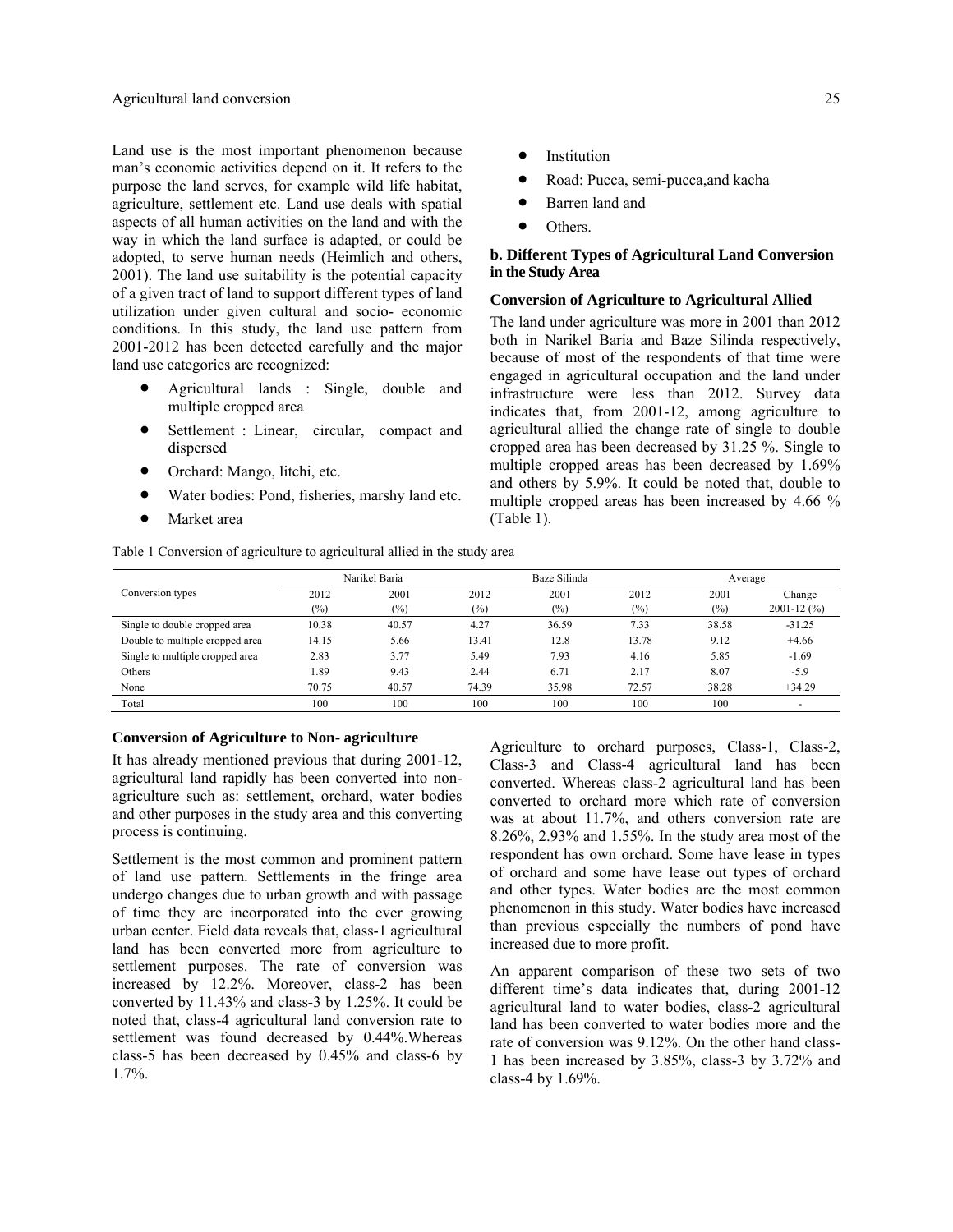Agricultural land to market area Class-1, Class-2, Class-3 and Class-4 agricultural land has been converted by 5.29%, 5.21%, 1.39% and 1.55% respectively. It is observed that the conversion rate from agriculture to market use is more in class -1 and claass-2 type than other classes.

In the study area, a significant amount of agricultural land has been converted into road. It is observed that conversion rate of class-3 and class-4 is more than the other type and those are 1.69% and 1.24% respectively. It could also be noted that only class-2 agricultural land conversion rate to road was decreased by 0.06 % (Table 2).

Agricultural land to other types of non-agricultural land including institution: 0.05-0.1 acres of agricultural land conversion rate was increased more which is 4.33%. On the other hand,<0.05 acres of agricultural land to recreation by  $2.88\%$ , <0.05 acres of agricultural land to cold storage by 1.89%, 0.05-0.1 acres of agricultural land to mosque by 0.95%, 0.05-0.1 acres of agricultural land to graveyards by 0.92% and 0.05-0.1 acres agricultural land to barren land by 1.39% (Field Survey, 2012).

Table 2 Conversion of agricultural land to non-agricultural land in the study area

|                         |                                                  |                         | <b>Narikel Baria</b> |                | <b>Baze Silinda</b> |                  | Average |                |                          |
|-------------------------|--------------------------------------------------|-------------------------|----------------------|----------------|---------------------|------------------|---------|----------------|--------------------------|
| <b>Conversion types</b> | <b>Amount of land is</b><br>converted (in acres) | <b>Class</b>            | 2012                 | 2001           | 2012                | 2001             | 2012    | 2001           | <b>Change</b>            |
|                         |                                                  |                         | (9/6)                | (%)            | (%)                 | (°/°)            | (%)     | (9/6)          | $(2001-12)$ $(%$         |
|                         | ${}_{0.1}$                                       | $\mathbf{1}$            | 22.64                | 12.26          | 19.51               | 5.49             | 21.08   | 8.88           | $+12.2$                  |
|                         | $0.1 - 0.2$                                      | $\sqrt{2}$              | 29.25                | 9.43           | 40.24               | 18.29            | 34.75   | 13.86          | $+11.43$                 |
|                         | $0.21 - 0.3$                                     | $\overline{\mathbf{3}}$ | 5.66                 | 3.77           | 10.98               | 10.37            | 8.32    | 7.07           | $+1.25$                  |
|                         | $0.31 - 0.4$                                     | $\overline{4}$          | 3.77                 | 2.83           | 4.88                | 6.71             | 4.33    | 4.77           | $-0.44$                  |
|                         | $0.41 - 0.5$                                     | 5                       | 2.83                 | 1.89           | 2.44                | 4.27             | 2.63    | 3.08           | $-0.45$                  |
| Settlement              | > 0.5                                            | 6                       | 0.94                 | 1.89           | $\mathbf{0}$        | 2.44             | 0.47    | 2.17           | $-1.7$                   |
|                         | No conversion                                    | $\tau$                  | 34.91                | 67.92          | 21.95               | 52.44            | 28.43   | 60.18          | $-31.75$                 |
|                         | Total                                            |                         | 100                  | 100            | 100                 | 100              | 100     | 100            | $+8.26$                  |
|                         | ${}_{0.3}$                                       | $\mathbf{1}$            | 6.6                  | 4.72           | 17.07               | 2.44             | 11.84   | 3.58           | $+11.7$                  |
|                         | $0.3 - 0.6$                                      | $\overline{c}$          | 13.21                | 5.66           | 22.56               | 6.71             | 17.89   | 6.19           | $+2.93$                  |
|                         | $0.61 - 0.9$                                     | 3                       | 3.77                 | 0.94           | 4.88                | 1.83             | 4.32    | 1.39           | $+1.55$                  |
| Orchard                 | > 0.9                                            | $\overline{4}$          | 1.89                 | $\mathbf{0}$   | 1.22                | $\boldsymbol{0}$ | 1.55    | $\overline{0}$ | $-24.5$                  |
|                         | No conversion                                    | 5                       | 74.53                | 88.78          | 54.27               | 89.02            | 64.4    | 88.9           |                          |
|                         | Total                                            |                         | 100                  | 100            | 100                 | 100              | 100     | 100            |                          |
|                         | ${}_{0.1}$                                       | $\mathbf{1}$            | 6.6                  | 3.77           | 10.98               | 6.1              | 6.1     | 8.79           | $+3.85$                  |
|                         | $0.1 - 0.5$                                      | $\overline{c}$          | 11.32                | 2.83           | 18.8                | 9.15             | 9.15    | 15.11          | $+9.12$                  |
| Water bodies            | $0.51 - 1.$                                      | 3                       | 3.77                 | $\blacksquare$ | 7.32                | 3.66             | 3.66    | 5.55           | $+3.72$                  |
|                         | >1                                               | $\overline{4}$          | 2.83                 | 1.89           | 4.88                | 2.44             | 2.44    | 3.86           | $+1.69$                  |
|                         | No conversion                                    | 5                       | 75.47                | 91.51          | 57.93               | 78.66            | 78.66   | 67.7           | $-17.39$                 |
|                         | Total                                            |                         | 100                  | 100            | 100                 | 100              | 100     | 100            | $\omega$                 |
|                         | ${}_{0.05}$                                      | $\mathbf{1}$            | 15.09                | 7.55           | 6.71                | 3.66             | 10.9    | 5.61           | $+5.29$                  |
|                         | $0.05 - 0.1$                                     | $\overline{2}$          | 8.49                 | 6.6            | 13.41               | 4.88             | 10.95   | 5.74           | $+5.21$                  |
| Market area             | $0.11 - 0.2$                                     | $\overline{\mathbf{3}}$ | 3.77                 | 2.83           | 3.66                | 1.83             | 3.72    | 2.33           | $+1.39$                  |
|                         | > 0.2                                            | $\overline{4}$          | 1.89                 | ä,             | 1.83                | 0.61             | 1.86    | 0.31           | $+1.55$                  |
|                         | No conversion                                    | 5                       | 70.75                | 83.02          | 74.39               | 89.02            | 72.57   | 86.02          | $-13.45$                 |
|                         | Total                                            |                         | 100                  | 100            | 100                 | 100              | 100     | 100            | $\blacksquare$           |
| Road                    | ${}_{0.05}$                                      | $\mathbf{1}$            | 12.32                | 7.55           | 13.41               | 17.07            | 12.86   | 12.31          | $+0.55$                  |
|                         | $0.05 - 0.1$                                     | $\overline{c}$          | 9.43                 | 13.21          | 7.93                | 4.27             | 8.68    | 8.74           | $-0.06$                  |
|                         | $0.11 - 0.2$                                     | 3                       | 5.66                 | 4.72           | 5.49                | 3.05             | 5.57    | 3.88           | $+1.69$                  |
|                         | > 0.2                                            | 4                       | 3.77                 | 1.89           | 1.22                | 0.61             | 2.49    | 1.25           | $+1.24$                  |
|                         | No conversion                                    | 5                       | 68.87                | 72.64          | 71.95               | 75.00            | 70.41   | 73.82          | $-3.41$                  |
|                         | Total                                            |                         | 100                  | 100            | 100                 | 100              | 100     | 100            | $\overline{\phantom{a}}$ |

#### **b. Causes of Agricultural Land Conversion**

The causes of agricultural land conversion in the study area are multifarious. Wide employment opportunity, more income and expenditure facilities attracts people to migrate in the study area which helps the area to get more population as well as rapid urban expansion indirectly. Rajshahi is very much one of the unplanned and uncontrolled urban areas of Bangladesh.

**Population growth:** Population growth is one of the main causes of agricultural land conversion. Figure 2 indicates that, the number of population of Narikel Baria was 609 in 1991, 889 in 2001 and 1376 in 2011. Besides the number of population of Baze Silinda was 778 in 1991, 1184 and 1553 in 2011. After that explanation the rate it is clear that, the population growth creates pressure on prime agricultural land in the study area.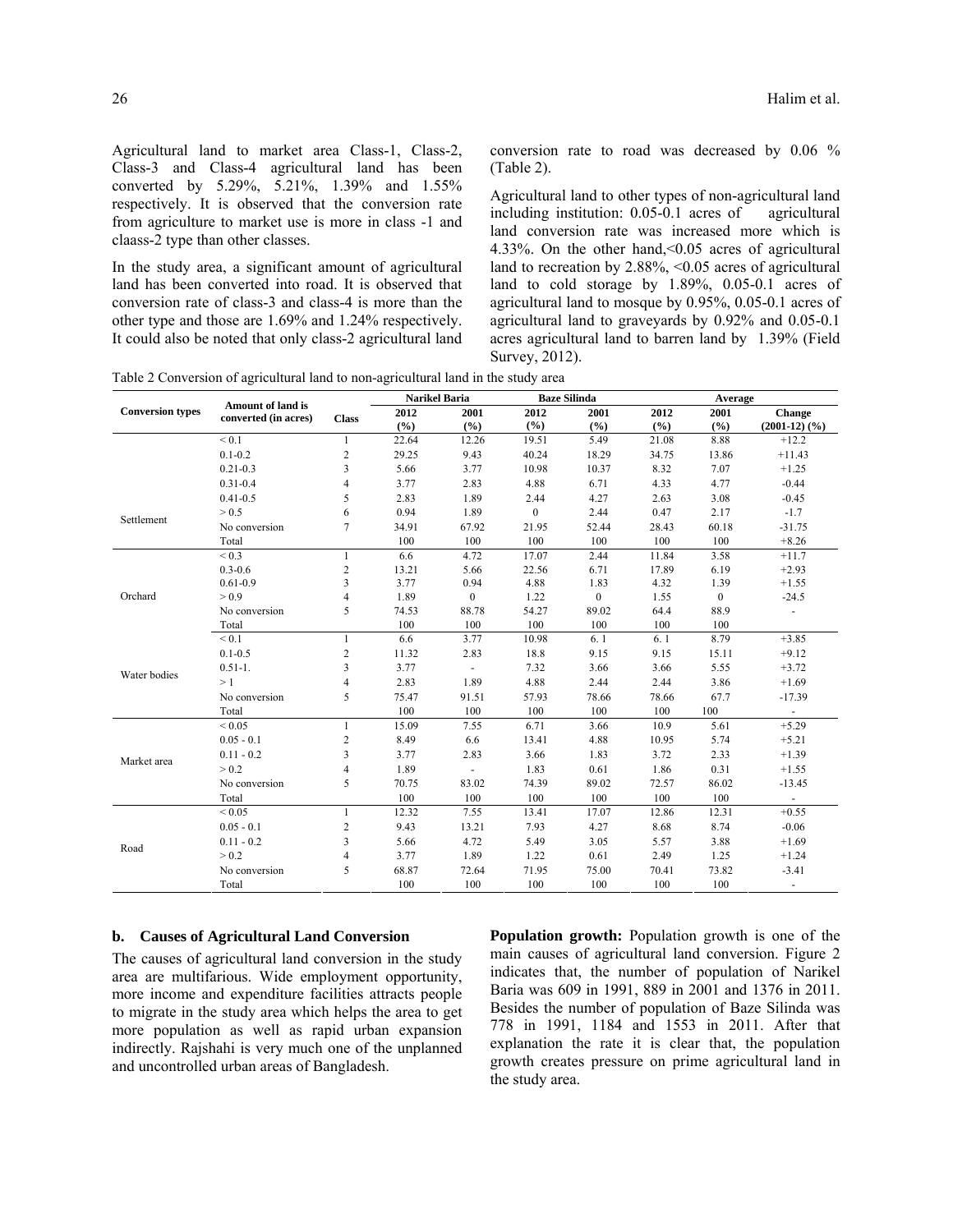

Fig. 1 Various causes influencing land conversion in sub-urban

**Infrastructural development:** Infrastructural development is one of the important causes closely related to population growth. In the study, emphasis putted on settlement because settlement is the main infrastructure in the study area which contributed more to land conversion than others. Due to the population growth, the infrastructure builds up quickly. To fulfill the demand of extra population, the settlement area is increasing rapidly. The number of settlements of





Road is another important causes of agricultural land conversion. Rajshahi Metropolitan City is known as city of education. There are a lot of educational institutions in and around Rajshahi Metropolitan City. Among the Narikel Baria was 113 in 1991, 144 in 2001 and 259 in 2011. On the other hand, the number of settlements of Baze Silinda was 191 in 1991, 278 in 2001 and 409 in 2011. Due to economic growth and for better living expectation many respondents had built up expensive house on agricultural land. So, the numbers of household have been increased rapidly in 2011 than 1991 and 2001 in both of the villages (Figure 3).



Source: BBS (1991-2011) Source: Statistical Yearbook of Bangladesh (1991-2011)

infrastructures, the number of socio-economic institutions such as medical centers, different GOs and NGOs offices, Bank, Local Market etc are increasing gradually which occupying agricultural land.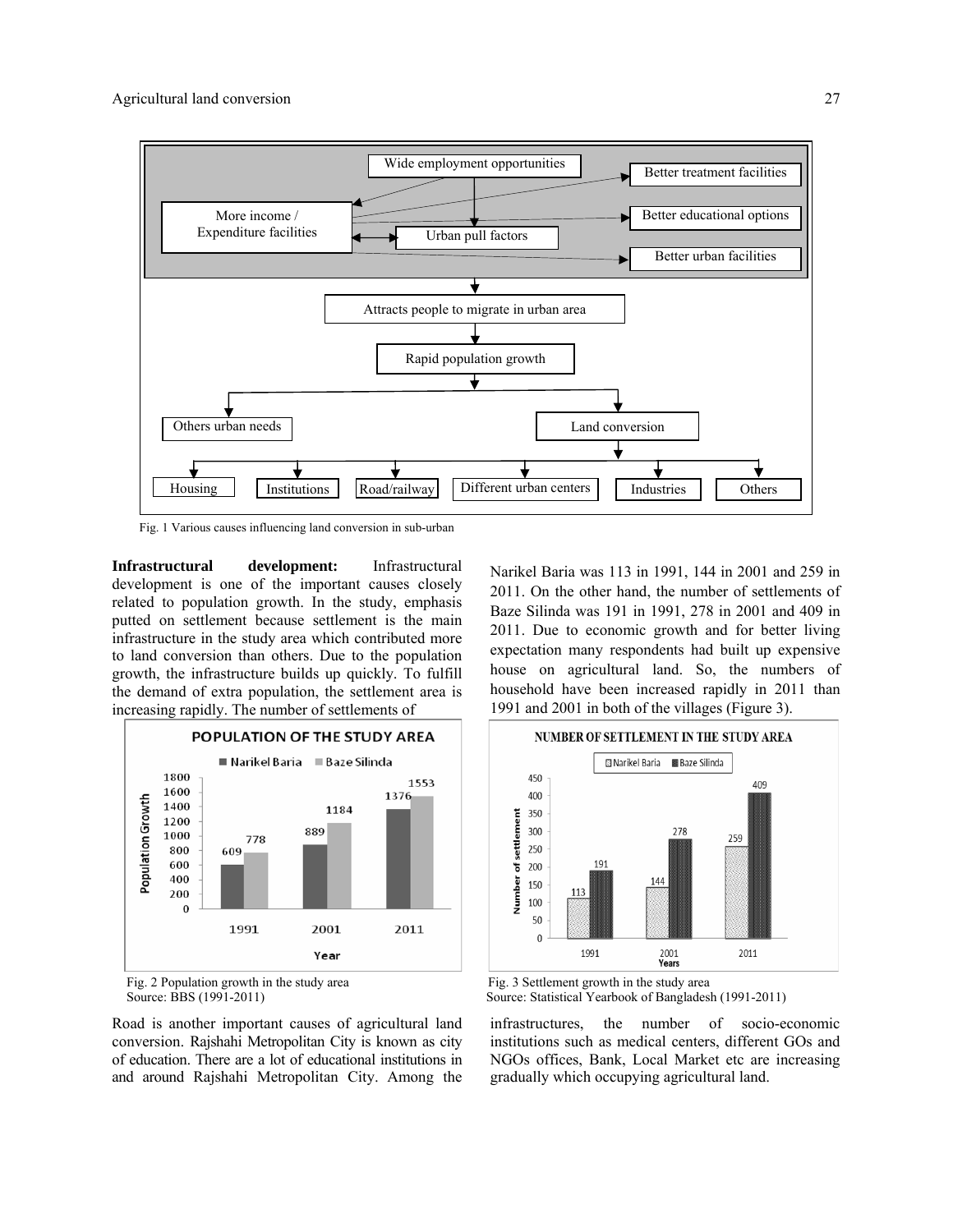**Communicative facilities:** Communicative facilities are also the causes of agricultural land conversion in the study area. As the study area is situated surrounding Rajshahi Metropolitan City, with the development of Rajshahi Metropolitan City it's communicative especially road network has been developed dramatically by including new roads and widening existing roads which brings huge agricultural land under its networks.

**More profit:** The opportunity of getting large scale land in sub urban area is higher than the city area. As a result, the elite businessman purchases more land to make more profit in the near future. On the other hand, migrants from rural area have lasso's effort to reside in sub-urban area due to cheaper livelihood expenses. In the study area, it is observed from the collected data that due to more and more profit mentality of businessman and migrant's residence, every year a remarkably portion of agricultural land have been converted to diversified non-agricultural land.

**Cheap and availability of land:** In term of agricultural land use, sub-urban area is different than Rajshahi Metropolitan City. Most of the land of Rajshahi Metropolitan City is engaged for horticulture and farm cultivation, whereas the mixed practice is being observed in sub-urban area. So, most of the land of suburban area is cheaper and available than the Rajshahi Metropolitan City. Being cheaper and availability of agricultural land many respondents had converted their agricultural land to commercial use.

**Others:** Beside the above causes, there are a lot of causes of agricultural land conversion. Among them income facilities, expenditure facilities, civic facilities, taxation facilities etc. Moreover, another important cause of agricultural land conversion is expansion of Rajshahi Metropolitan City.

### **d. Consequences Associated with Agricultural Land Conversion**

The consequences of converting agricultural land depend upon the nature of the initial and final uses of the land (Litman, 2010 b). Typically, every agricultural land has both positive and negative consequences.

**Decreasing agricultural land:** The most direct economic consequence of decreasing agricultural land is the farmer's loss of profits from agricultural production. Decreasing agricultural land also results in decreasing support for agriculture base businesses. These businesses are associated with different processing plants those are experiencing a direct loss when agricultural land declines.

**Changing land value:** In the study area, it is observed that land value is increasing gradually especially the value of closer land to the road side is more than those are far from road side. Commercial land value is more as compare to other lands. The increasing of land value in the study area is indeed the result from the potential of its location, together with the development of road networks. Moreover, in addition to the decreasing of agricultural land in the study area, the increasing land prices also enlarge the investment cost of basic infrastructure.

**Occupational changes:** In 2001, most of the respondents of the study area were engaged in agriculture allied occupation. But in 2012 a number of respondents had converted their agricultural land to non-agricultural purposes. As a result, they have changed their occupation especially from farmer to labor, businessman, driver, official job etc. which brings occupational diversification as well as the economic change of the study area.

**Decreasing food production and rising food price:** It is expected that loss of agricultural land decreases agricultural food production. For conversing of agricultural land various food productions especially food grain production and oil seeds production have been decreasing gradually. From the social point of view, most of the household members commented that, for the agricultural land conversion internal food production is decreasing and food price is hiking in the local market. Once the agro-products were available in the sub-urban area and were marketed nearby market so that the market price was very low.

**Bio-diversity losses:** Due to the conversion of agricultural land, farmer cultivating HYV varieties inorder to increase their production. For this, many traditional crops are almost lost their extinct. Moreover, chemical fertilizers, pesticides and insecticides etc are using for cultivation which is a cause of extinction of some environment friendly faunal species.

**Environmental degradation:** As per opinion of the respondents, due to decreasing agricultural land, to fulfill food demand the farmers cultivate their land intensively and use chemical fertilizer, pesticide and other poisoned elements. This is why, water, air, land and other elements of environment are being polluting day by day. Agricultural chemicals such as nitrates can threaten living things in farm fields and watercourses and can enter into drinking water reservoirs. Land can be degraded by all of the products listed as well and environment is degrading day by day.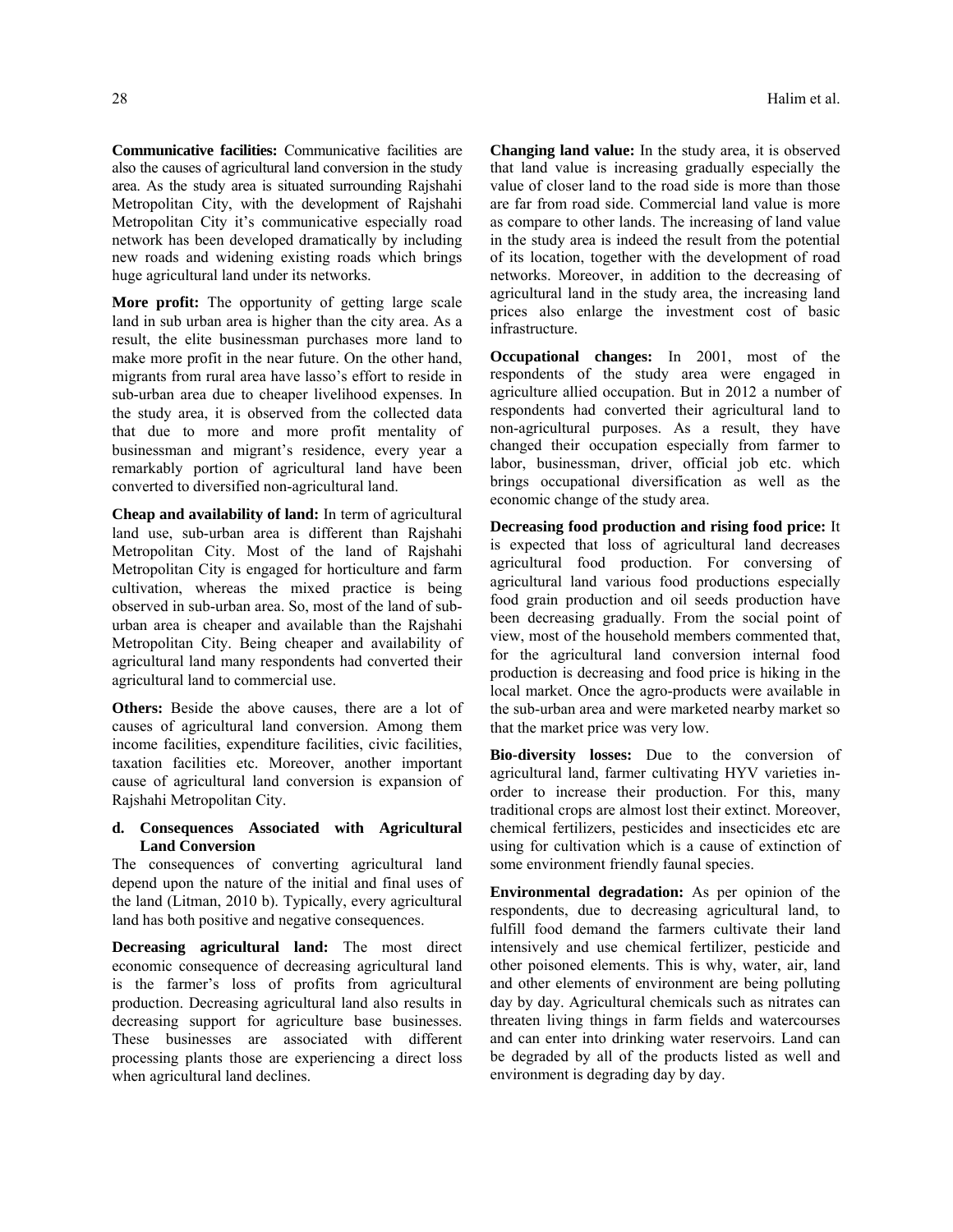**Others:** Without the above consequences there are a lot of consequences of agricultural land conversion. Among these: changing employment opportunities, decreasing land fertility, health impact, water shortage etc.

#### **Determinants of Agricultural Land Conversion: Regression Results**

In the present study, regression analysis was carried out to identify the causes that influencing the agricultural land conversion where agricultural land conversion is the dependent value and the causes that influencing agricultural land conversion is the independent value.

### **e. Regression analysis between land conversion and causes of agriculture land conversion**

Considering the following regression line,

 $Y = \beta_0 + \beta_1 X_1 + \beta_2 X_2 + \beta_3 X_3 + \beta_4 X_4 + \beta_5 X_5 + \beta_6 X_6 +$  $\beta_7X_7 + \beta_8X_8 + \beta_9X_9 + \beta_{10}X_{10} + \beta_{11}X_{11} + \beta_{12}X_{12} + U$ 

Where, Y = Agricultural land conversion

 $X_1$ =Population growth,  $X_2$  = Infrastructural development,  $X_3$  =More profit,  $X_4$ = Communicative facilities,  $X_5$ = Institutions,  $X_6$ = Cheap and available of land,  $X_7$ = Income facilities,

 $X8=$  Expenditure facilities,  $X_9=$  Civic facilities,  $X_{10}=$ Taxation facilities,  $X_{11}$ =Above all and

 $X_{12}$ = Others,

 $\beta_0$  = Constant term,

 $β1...β<sub>12</sub>$  = Regression co-efficient and

 $U =$ Random error.

Table 3 Results of Co-efficients

|                             |          | Unstandardized Co-efficients | Standardized Co-efficients |         |      |
|-----------------------------|----------|------------------------------|----------------------------|---------|------|
| Model                       | B        | Std. Error                   | Beta                       |         | Sig. |
| (Constant)                  | 9.918    | .234                         |                            | 2.541   | .003 |
| Population growth           | 4.926    | .076                         | $-.064$                    | $-.632$ | .672 |
| Infrastructural development | 4.831    | .134                         | .341                       | 3.123   | .023 |
| More profit                 | 2.291    | .187                         | .482                       | 2.134   | .012 |
| Communicative facilities    | .902     | .034                         | .741                       | 14.02   | .003 |
| Institution                 | $-0.822$ | .075                         | .723                       | 11.07   | .000 |
| Cheap and available of land | .787     | .035                         | .763                       | 10.42   | .004 |
| Income facilities           | .341     | .062                         | .871                       | 13.45   | .458 |
| Expenditure facilities      | .004     | .025                         | .452                       | 5.73    | .043 |
| Civic facilities            | .005     | .094                         | .237                       | 6.45    | .412 |
| <b>Taxation facilities</b>  | $-0.457$ | .023                         | .821                       | 7.32    | .463 |
| Above all                   | $-0.276$ | .041                         | .127                       | 12.46   | .237 |
| Others                      | .452     | .025                         | .452                       | 4.48    | .065 |

Finally the fitted model is,  $\hat{Y} = -9.918 + 4.926 \text{ X}_1 +$ 4.831  $X_2$ +2.291 $X_3$ +0.902 $X_4$  - 0.822 $X_5$ +0.787 $X_6$ +0.341  $X_7$ + 0.004  $X_8$  + 0.005  $X_9$  – 0.457  $X_{10}$  – 0.276  $X_{11}$ +0.452  $X_{12}$  Where,  $R^2 = 0.893$  and adjusted  $R^2 = 0.843$ .

**Comment:** From the above fitted model it is observed that, the effect of agricultural land conversion on population growth, infrastructural development, more profit, communicative facilities, income facilities, cheap and availability of land, expenditure facilities, above all and others are positive. On the other hand, institutions, taxation facilities and civic facilities are negative. From the information obtained the value of  $\mathbb{R}^2$  is 0.893. So, it may conclude that the model explains only 89% of the total variation. The rest  $(100-89) = 11\%$ 

depends on other causes of agricultural land conversion.

## **Test of regression co-efficient:**

**Hypothesis: :** ……………………..….. β12 = 0  $H_1$ :  $H_0$  is not true. Test statistics is,  $F = \{SSR/(k-1)\}/\{SSE/(n-k)\}$ 

Which is  $\{(k-1), (n-k)\}\)$  degree of freedom and follow F-distribution

Table 4 Results of ANOVA

| Model      | Sum of<br>squares | df | Mean<br>square | F     | Sig. |
|------------|-------------------|----|----------------|-------|------|
| Regression | 3.721             |    | 2.530          | 2.862 | 000  |
| Residual   | 68.378            | 86 | .765           |       |      |
| Total      | 69.682            | 87 |                |       |      |

**Comment:** At 5% level of significance the calculated value of **F** is 2.862 with degrees of freedom are (1 & 86) and tabulated value is 2.79. Calculated value is greater than tabulated value. So it may reject the null hypothesis  $(H_0)$ . Therefore the test is significant. Hence, the agricultural land conversion depends on population growth, infrastructural development, more profit, communicative facilities, income facilities, cheap and availability of land, expenditure facilities, above all and others.